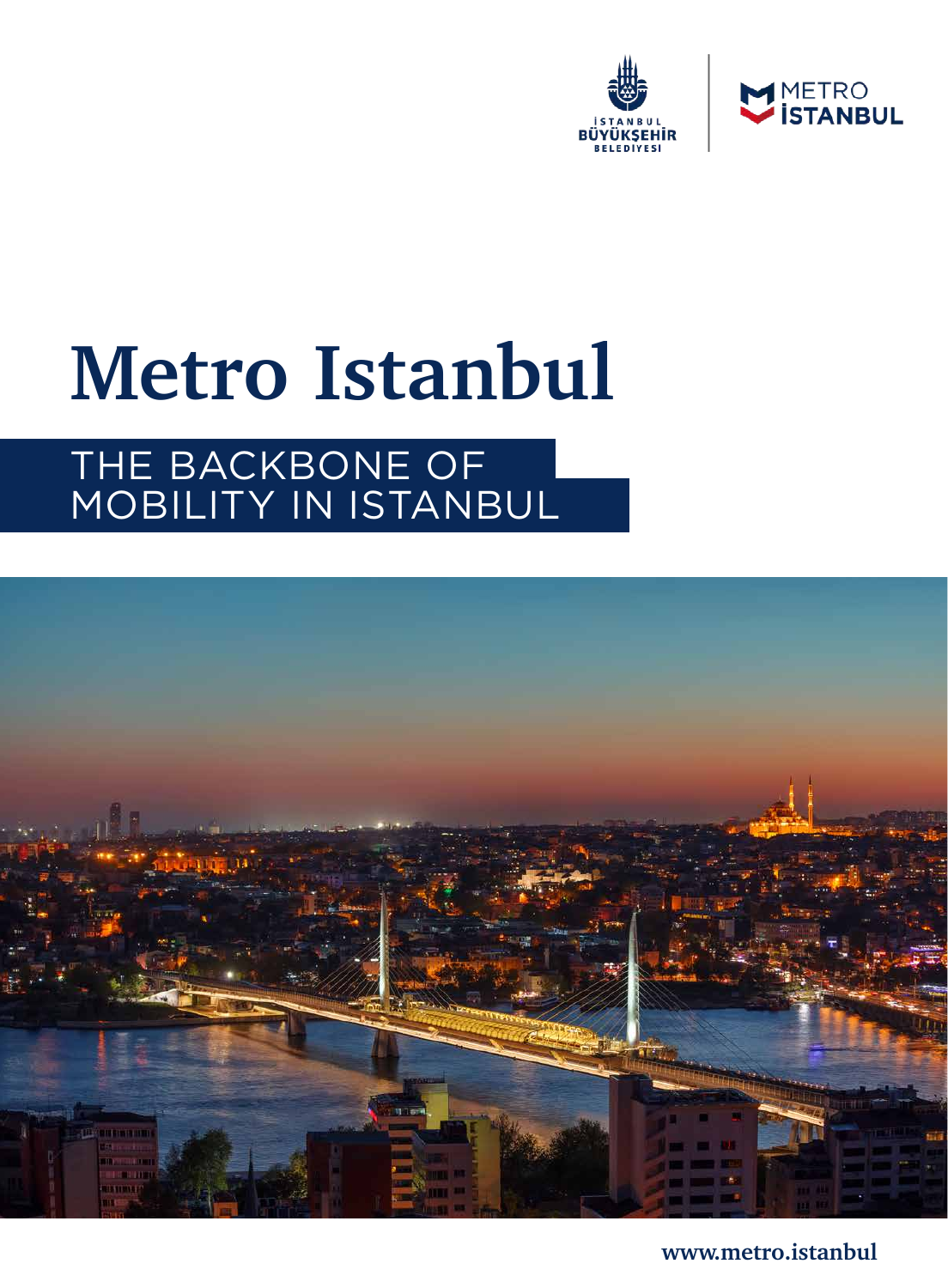*Metro Istanbul first inaugurated its urban rail systems in 1988 by the Istanbul Metropolitan Municipality*

RESEARCH BY *Joseph Philips*



Metro Istanbul

## THE BACKBONE OF MOBILITY IN ISTANBUL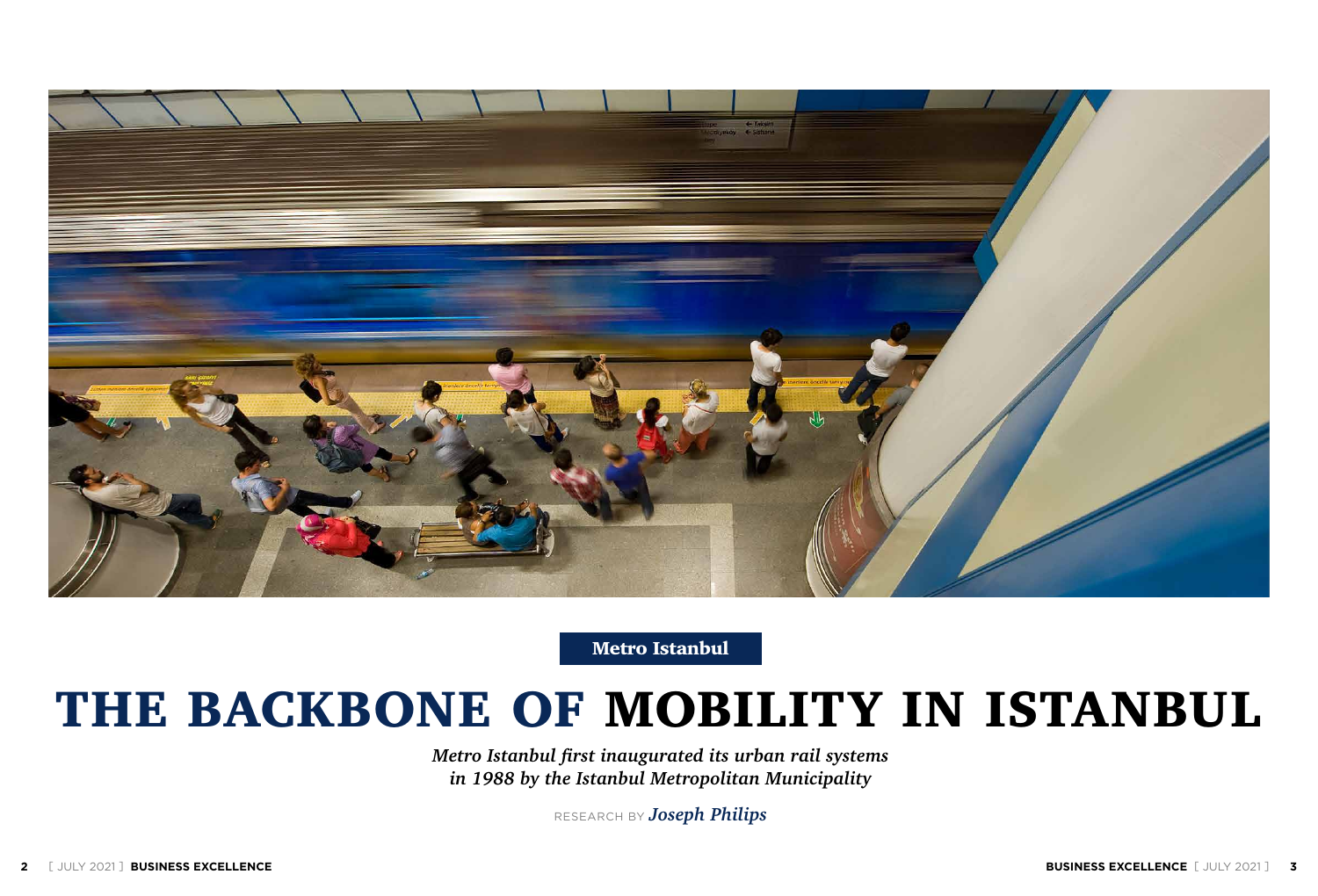etro Istanbul first inaugurated its urban rail systems in 1988 by the Istanbul Metropolitan Municipality. The company, which continues its activities as a subsidiary of

the Istanbul Metropolitan Municipality (IMM), operates the existing metro, tram, and funicular and cable car lines in Istanbul.

#### An ongoing process





At Business Excellence, we had the opportunity to speak with Mr. Ozgur Soy, General Manager of Metro Istanbul. Mr. Soy mentioned the institution renders services in urban rail system operation with a length of 259.85 km throughout Istanbul. It operates on 16 lines with a length of 183.15 km in the whole network, with a passenger capacity of more than 3 million every day. "We are the largest urban rail system operator in Turkey with 188 stations and a staff of more than 5 thousand people. We have 949 vehicles and own an area of over 1 million square meters", emphasized Mr.Soy. carries out Customer Satisfaction Surveys M

With the acceleration of rail system investments and the commissioning of new lines, Metro Istanbul is constantly increasing its quality. Even more so considering their ever-growing service network and passengeroriented service approach. It's an institution that's continually improving transportation technologies and continuously investing in R&D and human resources. "We also provide engineering and

consultancy services for both Istanbul's future metro projects and public transportation projects in Turkey and abroad," stated Mr. Soy. "As Turkey's leading urban rail system operator, we aim to continue our work in line with the EFQM Model. We want to become one of the leading companies in Europe and the world", he went on.

## Employee and

customer-oriented policies Furthermore, management continually

#### METRO ISTANBUL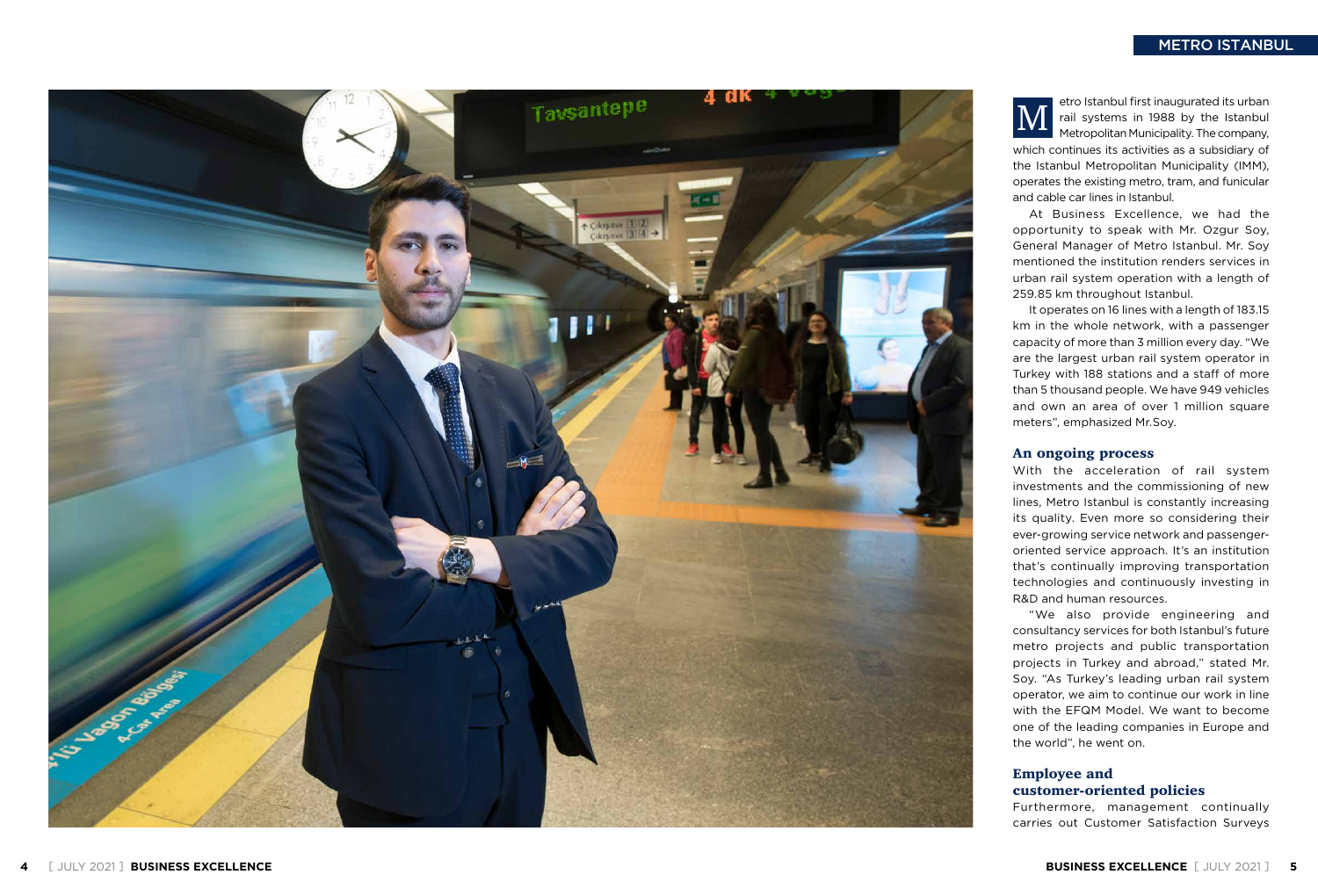and Mystery Customer Surveys to take quick actions to improve service quality. "We listen to our passengers and aim to improve our service quality according to the feedback we receive from them." And that's just what happened before the commissioning of the recent M7 Mecidiyekoy-Mahmutbey Metro Line. Due to suggestions by users, Metro Istanbul made up for certain shortcomings. Thus, it opened a line that is 100% suitable for disabled access.

"We keep the satisfaction of our employees as well as our passengers at the top of our priorities. Therefore, we expect our employees to take the initiative, not instructions", explained Mr. Soy. Gender equality is also at the forefront of the institution's philosophy.

Even though rail systems are a maledominated sector worldwide, Metro Istanbul increases the number of women working in the company day by day. "In 2020, the rate of women in our recruitment was 92%. In addition to our female train drivers, we recruited female Station Supervisors for the first time in the company's 33-year history".

#### A cultural approach to you daily commute

The company's vision is to position itself as one of the living spaces of the city. It is known that it is not easy to spare time for cultural and artistic activities in Istanbul, one of the most renowned metropolises of the world. "For this reason, we are turning our 188 stations located

#### METRO ISTANBUL



### *"We are developing our commercial areas as well as cultural and artistic areas"*





all over the city into culturalart crossroads for Istanbulites. Thus, our passengers can visit the photography exhibition on their way home from work. Or, listen to the live performance of our metro musicians", mentioned Mr. Soy excitedly.

"We are developing our commercial areas as well as cultural and artistic areas. Metro means speed. For this reason, we are changing our infrastructure for commercial areas where passengers can quickly meet their needs in metro areas following the metro spirit".

#### Cutting edge tech

This institution knows the importance of information systems and the effect of acting with data on increasing efficiency. That's why they closely follow the latest technology and trends in the world. In doing so, they work together in 360 degree communication with stakeholders, contributing to the development of every supply chain link.

One good example of the latter is how vehicles on the Yenikapi-Airport-Kirazli-Halkali Metro Line will soon operate without a driver. Moreover, they will do so in a safer, faster, and more frequent range. This shows how the company is contributing to the development of vehicle procurement models

of rail systems. It also supports the R&D projects of various rail system equipment and components.

To give an example of their R&D activities: "By developing journey planning software, we aimed to make automatic time planning of vehicles operating on the rail track with a

By developing journey planning software, we aimed to make automatic time planning of vehicles operating on the rail track with a certain tariff

#### **Did you know?**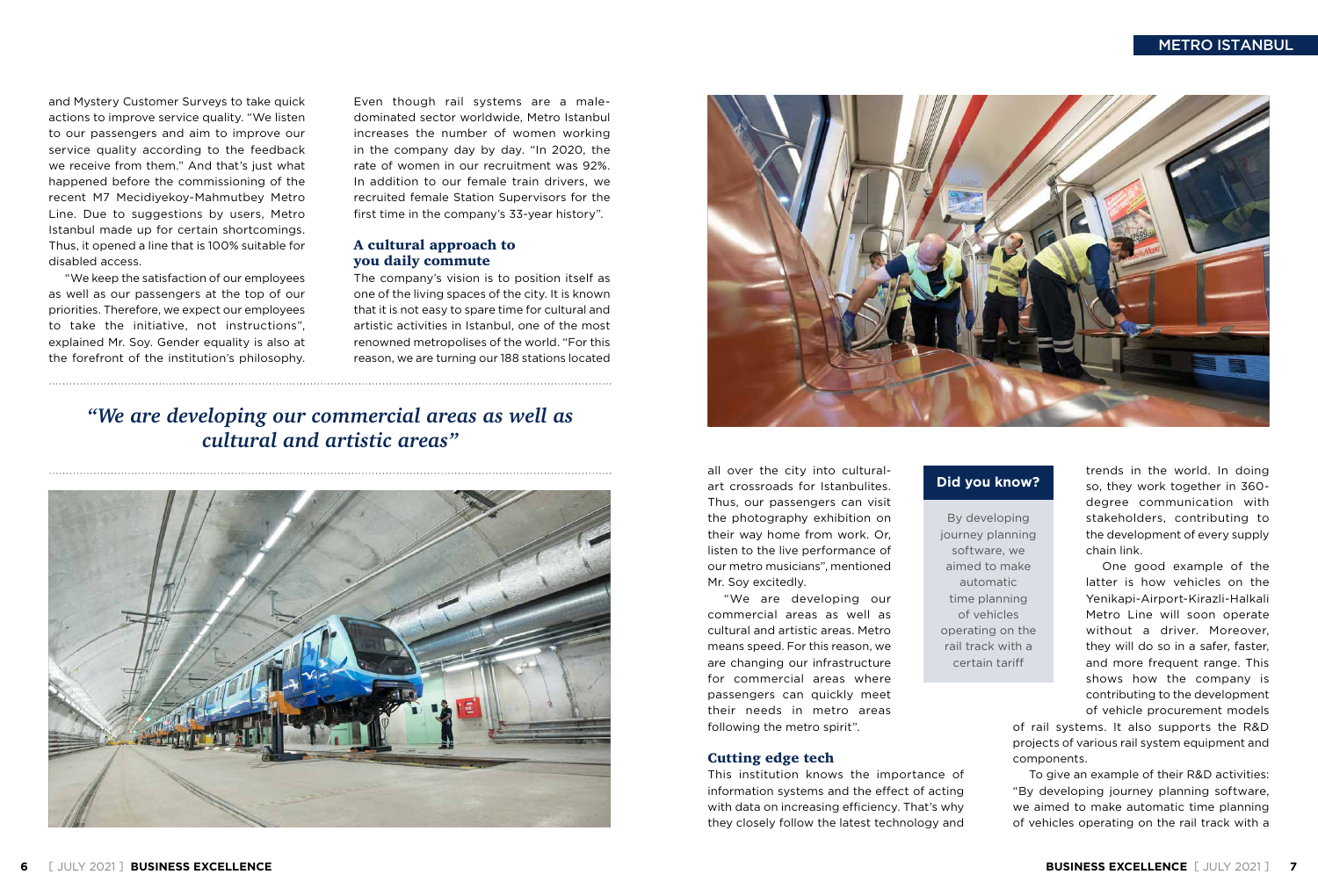#### METRO ISTANBUL





## *"Metro Istanbul is also a company that supports barrier-free transportation"*



certain tariff. When the project is completed, journey planning in rail systems in Turkey will work together with software for the first time", stated Mr. Soy.

#### Barrier free transportation and Covid-19

Metro Istanbul is also a company that supports barrierfree transportation. It has consequently planned a Mobile Interactive Assistant application to enable visually or hearing-

impaired passengers to find directions on the rail systems and benefit from relevant information.

Like every other economic sector, Metro Istanbul also felt the effects of Covid-19. Some of the measures they took had to do with constant disinfection and cleaning processes. However, they also suspended the Night Metro services and temporarily closed some lines, which meant losing more than 90% of passengers.

Within the "Maintain Your Social Distance" framework, the company determined safe distances for passengers in all stations and vehicles and applied markings on relevant places. They also installed thermal cameras to monitor the body temperature of passengers at 20 stations with a high passenger density.

#### An environmentally sustainable operation with vision

Metro Istanbul is also an advocate for environmental sustainability. "Starting from the design of the lines at the project stage, we care that the equipment used in the lines and stations in electrical and mechanical designs is energy efficient. We ensure energy efficiency by optimizing ventilation or lighting

We care that the equipment used in the lines and stations in electrical and mechanical designs is energy efficient

### **Did you know?**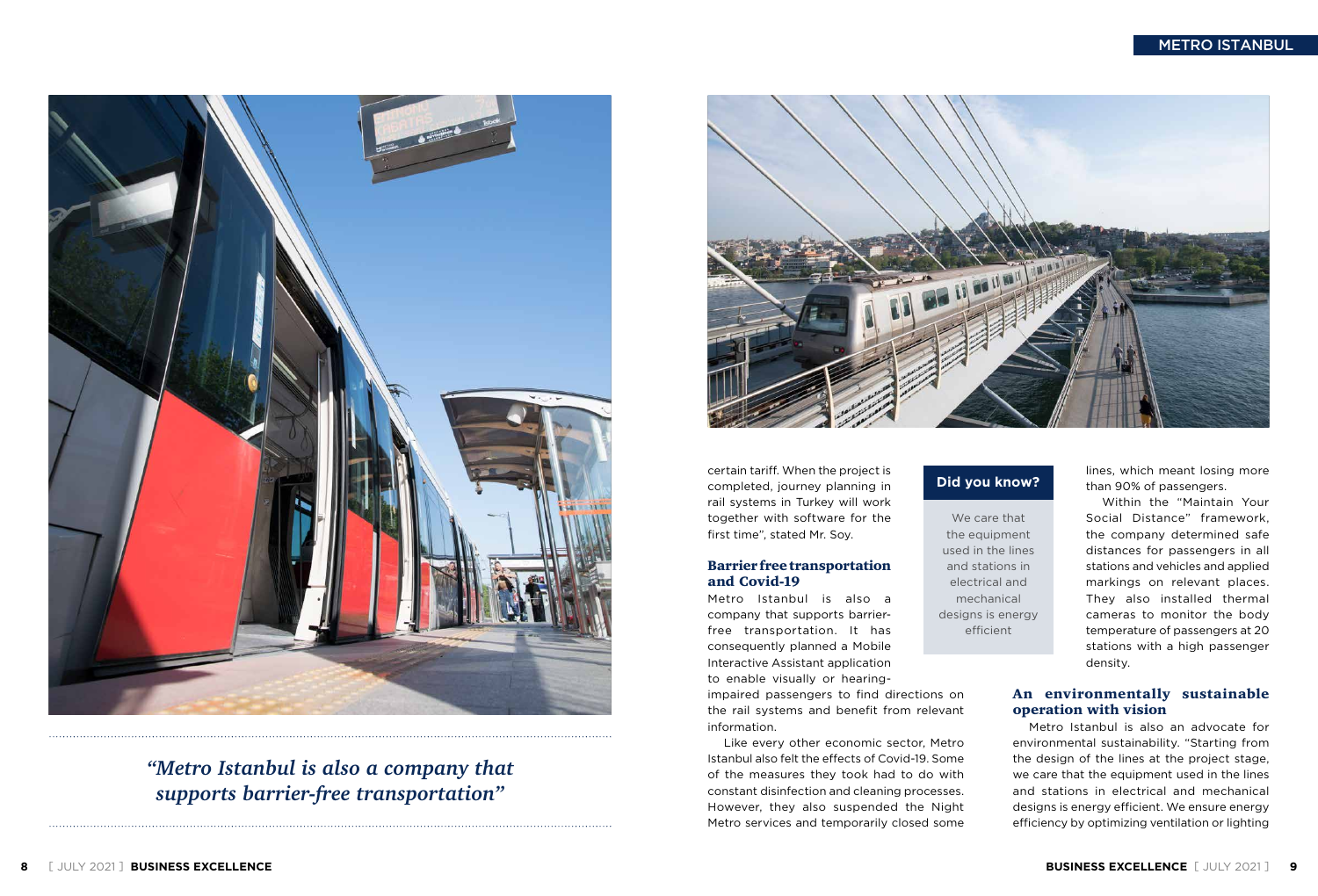

#### METRO ISTANBUL

systems in stations, escalators, and elevator selections. We additionally carry out many actions to ensure energy efficiency in our existing lines and stations and thus reduce our carbon emissions".

the backbone of public transportation by integrating all transportation modes in Istanbul. And the only way of achieving this is by providing sustainable, innovative, technological and environmentally friendly transportation solutions", established Mr. Soy.  $B\equiv$ 

It's worth noting that by increasing the use of urban rail systems, the widespread use of road transport and individual automobiles in traffic diminishes. The latter helps to mitigate the city's greenhouse gas emissions from transportation. There's no doubt Metro Istanbul works hard to provide passengers with a high-quality travel experience. The company's vision is to offer an intermodal approach. "We aim to become

 $\boxtimes$  info@metro.istanbul @metroistanbul **www.metro.istanbul**

#### METRO ISTANBUL

*"We aim to become the backbone of public transportation by integrating all transportation modes in Istanbul"*